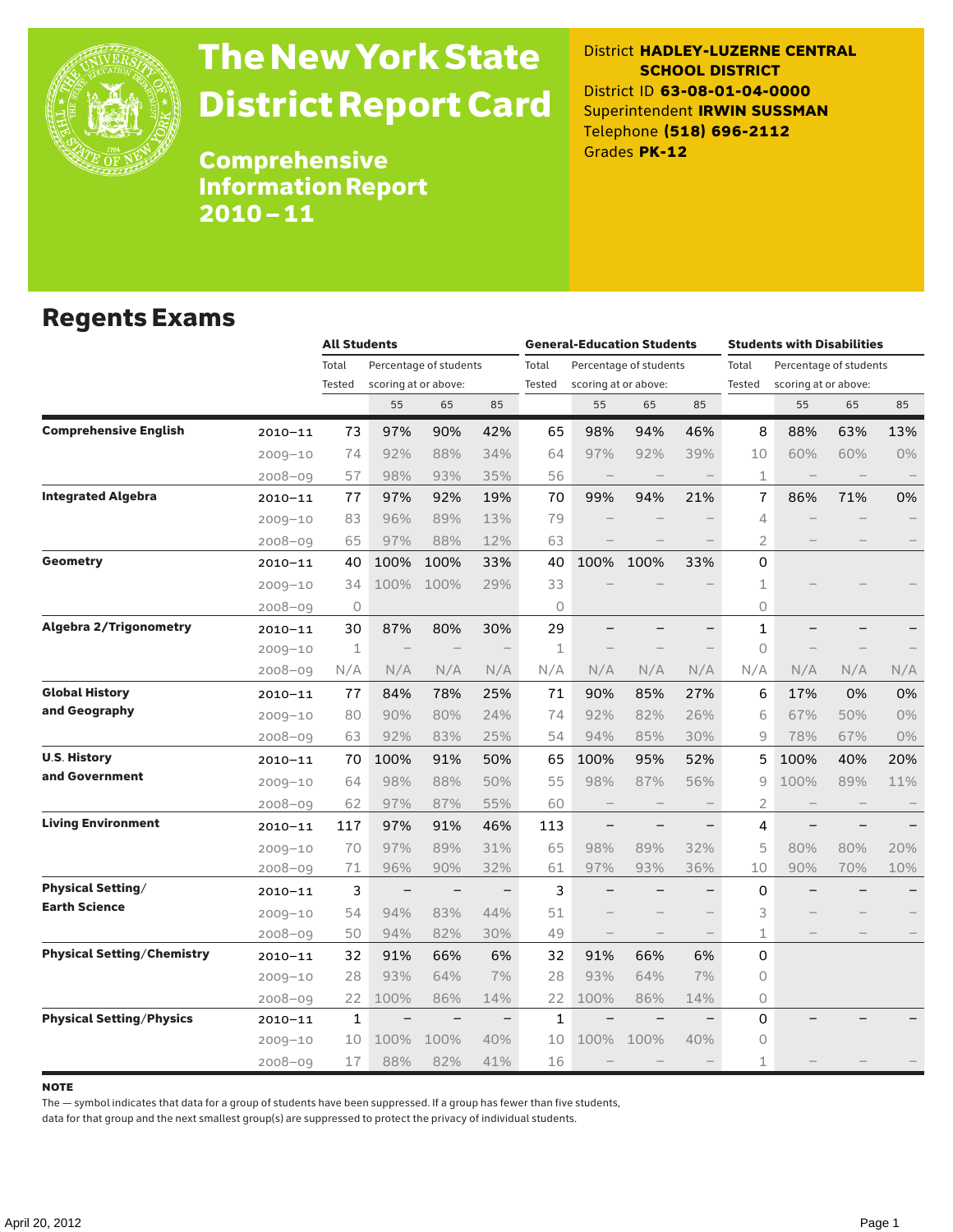### Regents Exams

|                              |             |                 | <b>All Students</b>                            |      |                 |                                                | <b>General-Education Students Students with Disabilities</b> |                 |                                                |   |    |    |    |  |
|------------------------------|-------------|-----------------|------------------------------------------------|------|-----------------|------------------------------------------------|--------------------------------------------------------------|-----------------|------------------------------------------------|---|----|----|----|--|
|                              |             | Total<br>Tested | Percentage of students<br>scoring at or above: |      | Total<br>Tested | Percentage of students<br>scoring at or above: |                                                              | Total<br>Tested | Percentage of students<br>scoring at or above: |   |    |    |    |  |
|                              |             |                 | 55                                             | 65   | 85              |                                                | 55                                                           | 65              | 85                                             |   | 55 | 65 | 85 |  |
| <b>Comprehensive French</b>  | $2010 - 11$ | 15              | 100%                                           | 100% | 67%             | 15                                             | 100%                                                         | 100%            | 67%                                            | 0 |    |    |    |  |
|                              | $2009 - 10$ | 0               |                                                |      |                 | 0                                              |                                                              |                 |                                                | 0 |    |    |    |  |
|                              | $2008 - 09$ | 9               | 100%                                           | 100% | 78%             | 9                                              | 100%                                                         | 100%            | 78%                                            | 0 |    |    |    |  |
| <b>Comprehensive Italian</b> | $2010 - 11$ | 0               |                                                |      |                 | 0                                              |                                                              |                 |                                                | 0 |    |    |    |  |
|                              | $2009 - 10$ | $\circ$         |                                                |      |                 | 0                                              |                                                              |                 |                                                | O |    |    |    |  |
|                              | $2008 - 09$ | $\circ$         |                                                |      |                 | 0                                              |                                                              |                 |                                                | 0 |    |    |    |  |
| <b>Comprehensive Spanish</b> | $2010 - 11$ | 17              | 88%                                            | 88%  | 41%             | 17                                             | 88%                                                          | 88%             | 41%                                            | 0 |    |    |    |  |
|                              | $2009 - 10$ | 14              | 100%                                           | 100% | 21%             | 14                                             | 100%                                                         | 100%            | 21%                                            | 0 |    |    |    |  |
|                              | $2008 - 09$ | 13              | 100%                                           | 100% | 62%             | 13                                             | 100%                                                         | 100%            | 62%                                            | 0 |    |    |    |  |

**NOTE** 

The — symbol indicates that data for a group of students have been suppressed. If a group has fewer than five students,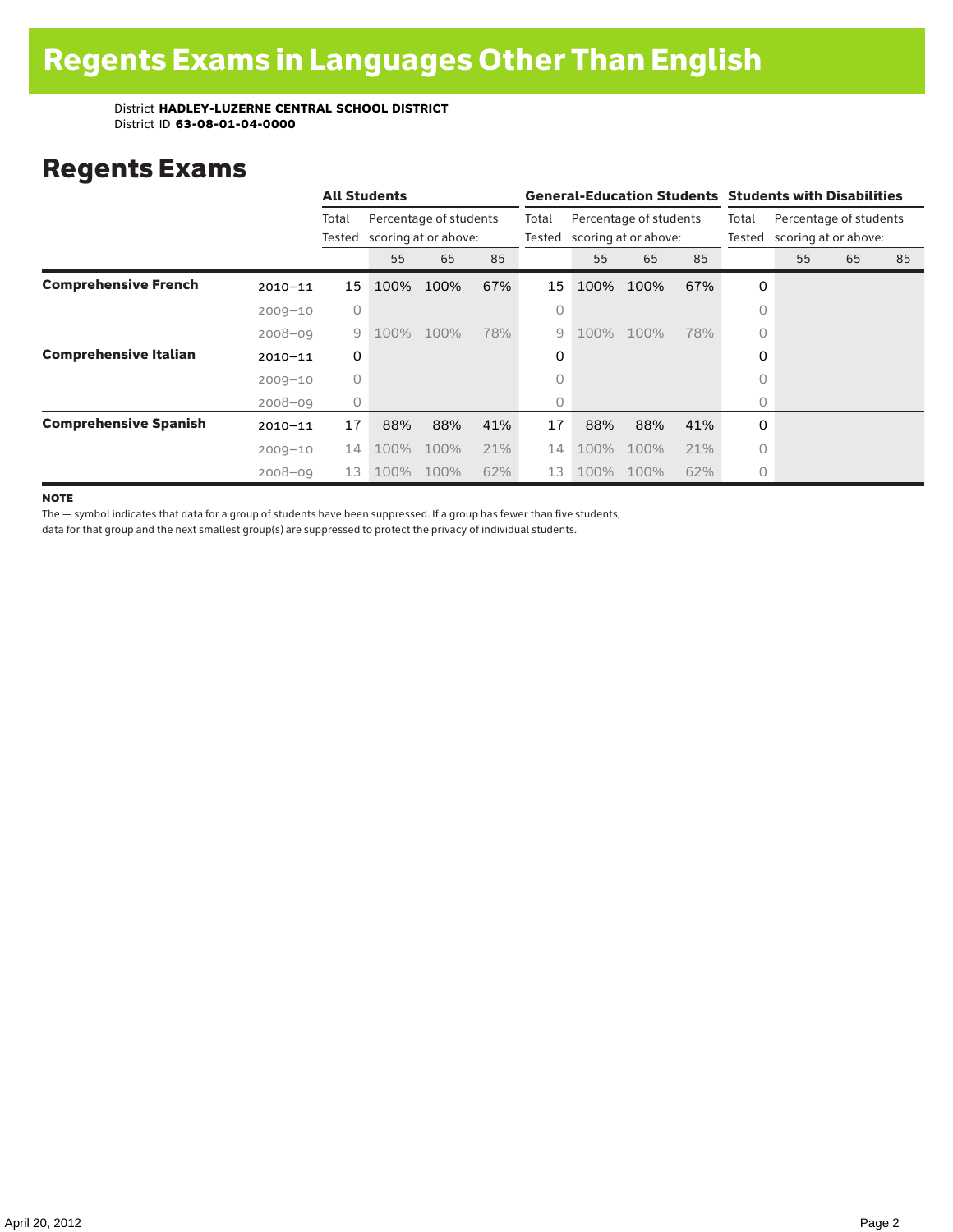# Regents Competency Tests

|                       |             | <b>All Students</b> |                  |                     |                          | <b>General-Education Students Students with Disabilities</b> |                  |  |  |
|-----------------------|-------------|---------------------|------------------|---------------------|--------------------------|--------------------------------------------------------------|------------------|--|--|
|                       |             | <b>Total Tested</b> | Percent Passing: | <b>Total Tested</b> | Percent Passing:         | <b>Total Tested</b>                                          | Percent Passing: |  |  |
| <b>Mathematics</b>    | $2010 - 11$ | 20                  | 80%              | $\mathbf{1}$        |                          | 19                                                           |                  |  |  |
|                       | $2009 - 10$ | 8                   | 50%              | $\Omega$            |                          | 8                                                            | 50%              |  |  |
|                       | $2008 - 09$ | 8                   | 75%              | 0                   |                          | 8                                                            | 75%              |  |  |
| <b>Science</b>        | $2010 - 11$ | 18                  | 50%              | 2                   |                          | 16                                                           |                  |  |  |
|                       | $2009 - 10$ | 4                   |                  | 0                   |                          | 4                                                            |                  |  |  |
|                       | $2008 - 09$ | 5                   | 60%              | 0                   |                          | 5                                                            | 60%              |  |  |
| <b>Reading</b>        | $2010 - 11$ | 21                  | 57%              | 2                   | $\overline{\phantom{0}}$ | 19                                                           |                  |  |  |
|                       | $2009 - 10$ | 10                  | 40%              | 0                   |                          | 10                                                           | 40%              |  |  |
|                       | $2008 - 09$ | 9                   | 67%              | 0                   |                          | 9                                                            | 67%              |  |  |
| <b>Writing</b>        | $2010 - 11$ | 15                  | 73%              | $\overline{2}$      |                          | 13                                                           |                  |  |  |
|                       | $2009 - 10$ | 7                   | 71%              | 0                   |                          | 7                                                            | 71%              |  |  |
|                       | $2008 - 09$ | 3                   |                  | 0                   |                          | 3                                                            |                  |  |  |
| <b>Global Studies</b> | $2010 - 11$ | 11                  | 55%              | $\mathbf{1}$        |                          | 10                                                           |                  |  |  |
|                       | $2009 - 10$ | 5                   | 20%              | 0                   |                          | 5                                                            | 20%              |  |  |
|                       | $2008 - 09$ | 5                   | 60%              | 0                   |                          | 5                                                            | 60%              |  |  |
| <b>U.S. History</b>   | $2010 - 11$ | 0                   |                  | 0                   |                          | $\Omega$                                                     |                  |  |  |
| and Government        | $2009 - 10$ |                     |                  | 0                   |                          |                                                              |                  |  |  |
|                       | $2008 - 09$ | 0                   |                  | 0                   |                          | 0                                                            |                  |  |  |

#### note

The — symbol indicates that data for a group of students have been suppressed. If a group has fewer than five students,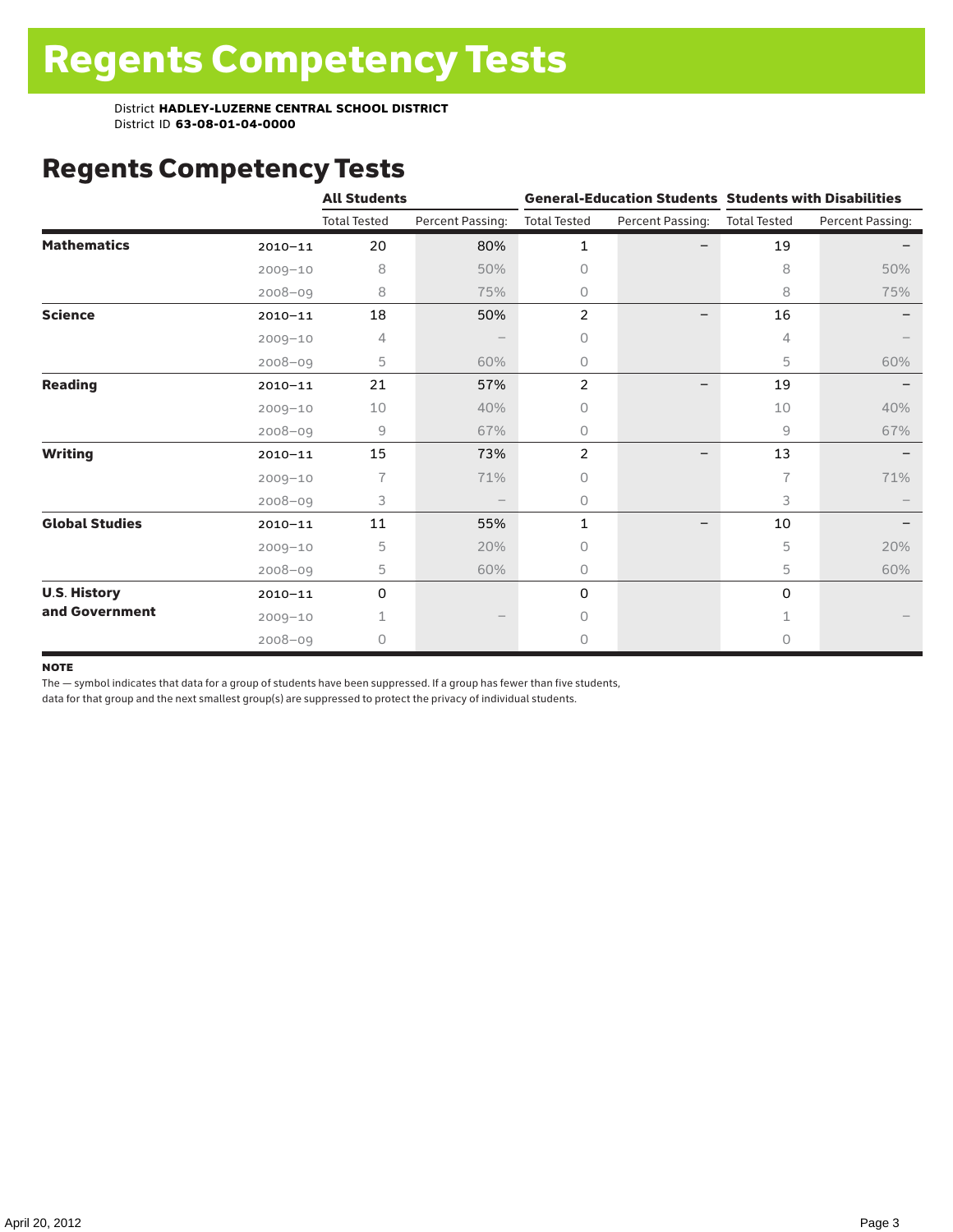### New York State English as a Second Language Achievement Test (NYSESLAT)

|                  |             |             | <b>All Students</b> |                                   |       | <b>General-Education Students</b> |  |                                   |  | <b>Students with Disabilities</b> |                     |  |                                   |  |       |
|------------------|-------------|-------------|---------------------|-----------------------------------|-------|-----------------------------------|--|-----------------------------------|--|-----------------------------------|---------------------|--|-----------------------------------|--|-------|
|                  |             | Total       |                     | Percent of students scoring       |       | Total                             |  | Percent of students scoring       |  |                                   | Total               |  | Percent of students scoring       |  |       |
|                  |             |             |                     | Tested in each performance level: |       |                                   |  | Tested in each performance level: |  |                                   |                     |  | Tested in each performance level: |  |       |
|                  |             |             |                     | Begin. Interm. Adv.               | Prof. |                                   |  | Begin. Interm. Adv.               |  | Prof.                             |                     |  | Begin. Interm. Adv.               |  | Prof. |
| <b>Listening</b> | $2010 - 11$ | 0           |                     |                                   |       | 0                                 |  |                                   |  |                                   | 0                   |  |                                   |  |       |
| and Speaking     | $2009 - 10$ | $\bigcirc$  |                     |                                   |       | 0                                 |  |                                   |  |                                   | $\circ$             |  |                                   |  |       |
| $(Grades K-1)$   | $2008 - 09$ | $\bigcirc$  |                     |                                   |       | $\circlearrowright$               |  |                                   |  |                                   | 0                   |  |                                   |  |       |
| <b>Reading</b>   | $2010 - 11$ | 0           |                     |                                   |       | 0                                 |  |                                   |  |                                   | 0                   |  |                                   |  |       |
| and Writing      | $2009 - 10$ | $\bigcirc$  |                     |                                   |       | 0                                 |  |                                   |  |                                   | 0                   |  |                                   |  |       |
| $(Grades K-1)$   | $2008 - 09$ | $\circ$     |                     |                                   |       | $\circ$                           |  |                                   |  |                                   | 0                   |  |                                   |  |       |
| <b>Listening</b> | $2010 - 11$ | 0           |                     |                                   |       | $\mathsf 0$                       |  |                                   |  |                                   | 0                   |  |                                   |  |       |
| and Speaking     | $2009 - 10$ | $\bigcirc$  |                     |                                   |       | $\circ$                           |  |                                   |  |                                   | $\circ$             |  |                                   |  |       |
| $(Grades 2-4)$   | $2008 - 09$ | $\bigcirc$  |                     |                                   |       | $\circ$                           |  |                                   |  |                                   | $\circ$             |  |                                   |  |       |
| <b>Reading</b>   | $2010 - 11$ | 0           |                     |                                   |       | 0                                 |  |                                   |  |                                   | 0                   |  |                                   |  |       |
| and Writing      | $2009 - 10$ | 0           |                     |                                   |       | 0                                 |  |                                   |  |                                   | $\circ$             |  |                                   |  |       |
| $(Grades 2-4)$   | $2008 - 09$ | $\bigcirc$  |                     |                                   |       | $\circ$                           |  |                                   |  |                                   | 0                   |  |                                   |  |       |
| <b>Listening</b> | $2010 - 11$ | 0           |                     |                                   |       | $\mathbf 0$                       |  |                                   |  |                                   | 0                   |  |                                   |  |       |
| and Speaking     | $2009 - 10$ | $\mathbf 1$ |                     |                                   |       | 1                                 |  |                                   |  |                                   | $\circlearrowright$ |  |                                   |  |       |
| $(Grades 5-6)$   | $2008 - 09$ | $\bigcirc$  |                     |                                   |       | $\mathsf O$                       |  |                                   |  |                                   | 0                   |  |                                   |  |       |
| <b>Reading</b>   | $2010 - 11$ | 0           |                     |                                   |       | $\mathsf 0$                       |  |                                   |  |                                   | 0                   |  |                                   |  |       |
| and Writing      | $2009 - 10$ | $\mathbf 1$ |                     |                                   |       | $\mathbf 1$                       |  |                                   |  |                                   | $\circ$             |  |                                   |  |       |
| $(Grades 5-6)$   | $2008 - 09$ | $\bigcirc$  |                     |                                   |       | $\bigcirc$                        |  |                                   |  |                                   | $\circ$             |  |                                   |  |       |
| <b>Listening</b> | $2010 - 11$ | 0           |                     |                                   |       | 0                                 |  |                                   |  |                                   | 0                   |  |                                   |  |       |
| and Speaking     | $2009 - 10$ | 0           |                     |                                   |       | $\circ$                           |  |                                   |  |                                   | $\circ$             |  |                                   |  |       |
| $(Grades 7-8)$   | $2008 - 09$ | 0           |                     |                                   |       | 0                                 |  |                                   |  |                                   | $\circ$             |  |                                   |  |       |
| <b>Reading</b>   | $2010 - 11$ | 0           |                     |                                   |       | 0                                 |  |                                   |  |                                   | 0                   |  |                                   |  |       |
| and Writing      | $2009 - 10$ | $\bigcirc$  |                     |                                   |       | $\mathsf O$                       |  |                                   |  |                                   | 0                   |  |                                   |  |       |
| $(Grades 7-8)$   | $2008 - 09$ | $\bigcirc$  |                     |                                   |       | $\mathsf O$                       |  |                                   |  |                                   | 0                   |  |                                   |  |       |
| <b>Listening</b> | $2010 - 11$ | 0           |                     |                                   |       | 0                                 |  |                                   |  |                                   | $\mathbf 0$         |  |                                   |  |       |
| and Speaking     | $2009 - 10$ | $\bigcirc$  |                     |                                   |       | $\circ$                           |  |                                   |  |                                   | $\circ$             |  |                                   |  |       |
| $(Grades 9-12)$  | $2008 - 09$ | $\bigcirc$  |                     |                                   |       | $\bigcirc$                        |  |                                   |  |                                   | 0                   |  |                                   |  |       |
| <b>Reading</b>   | $2010 - 11$ | 0           |                     |                                   |       | 0                                 |  |                                   |  |                                   | 0                   |  |                                   |  |       |
| and Writing      | $2009 - 10$ | $\bigcirc$  |                     |                                   |       | 0                                 |  |                                   |  |                                   | $\circ$             |  |                                   |  |       |
| $(Grades 9-12)$  | $2008 - 09$ | $\bigcirc$  |                     |                                   |       | $\circ$                           |  |                                   |  |                                   | 0                   |  |                                   |  |       |

#### note

The — symbol indicates that data for a group of students have been suppressed. If a group has fewer than five students,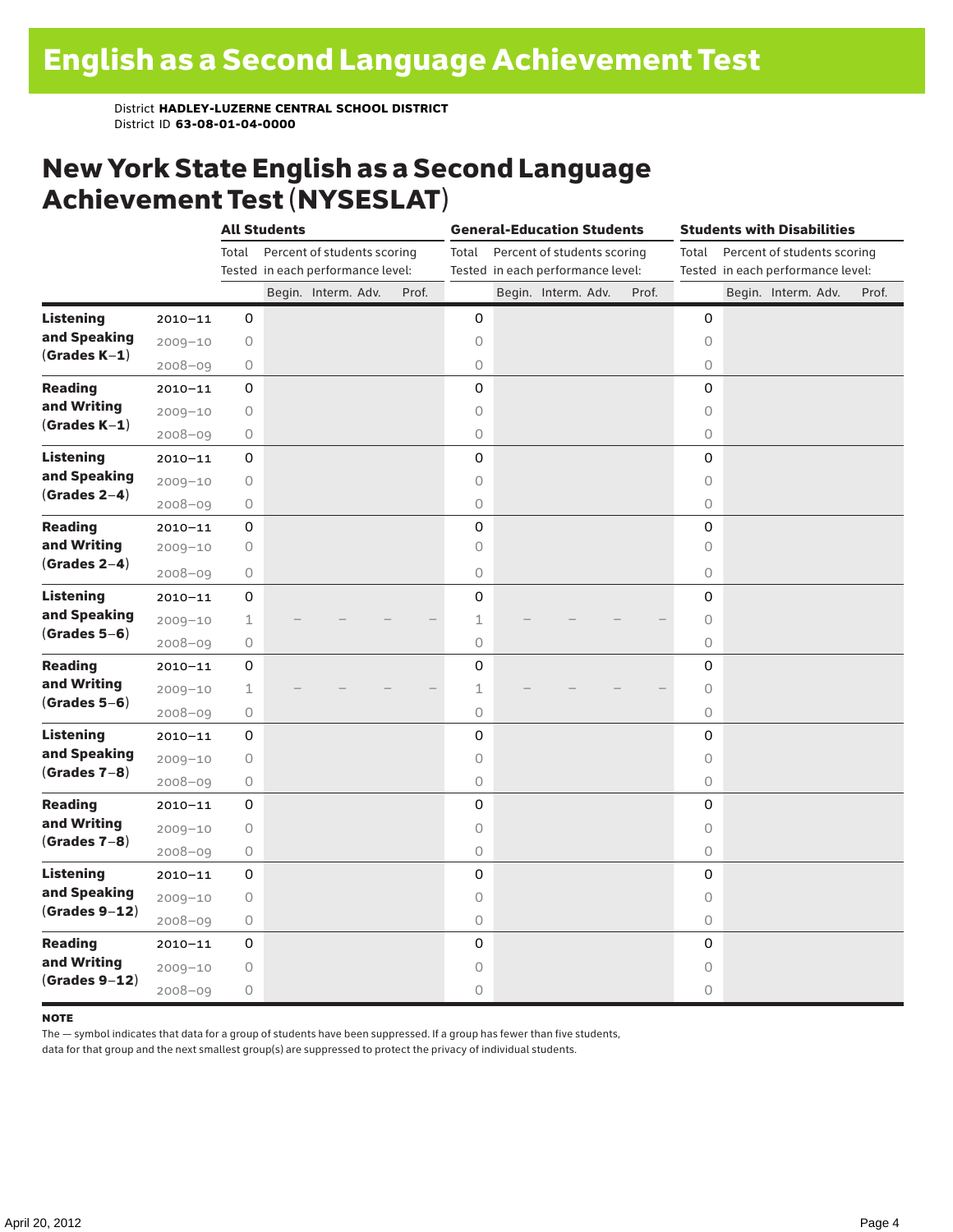#### Statewide 2010–11 Results on the National Assessment of Educational Progress (NAEP)

|                            | % Below Basic | % Basic | % Proficient | % Advanced |  |
|----------------------------|---------------|---------|--------------|------------|--|
| <b>Grade 4 Reading</b>     | 32%           | 33%     | 26%          | 9%         |  |
| <b>Grade 8 Reading</b>     | 24%           | 41%     | 31%          | 4%         |  |
| <b>Grade 4 Mathematics</b> | 20%           | 44%     | 31%          | 5%         |  |
| <b>Grade 8 Mathematics</b> | 30%           | 40%     | 23%          | 7%         |  |

### Statewide 2010–11 NAEP Participation Rates for LEP Students and Students with Disabilities

|                                   | <b>Participation Rate</b> |
|-----------------------------------|---------------------------|
| <b>Grade 4 Reading</b>            |                           |
| Limited English Proficient        | 84%                       |
| <b>Students with Disabilities</b> | 85%                       |
| <b>Grade 8 Reading</b>            |                           |
| Limited English Proficient        | 77%                       |
| <b>Students with Disabilities</b> | 84%                       |
| <b>Grade 4 Mathematics</b>        |                           |
| Limited English Proficient        | 91%                       |
| <b>Students with Disabilities</b> | 90%                       |
| <b>Grade 8 Mathematics</b>        |                           |
| Limited English Proficient        | 92%                       |
| <b>Students with Disabilities</b> | 91%                       |

#### **NOTE**

The National Assessment of Educational Progress (NAEP), developed in 1969, is a nationally representative assessment of the performance of United States' students in mathematics, reading, science, writing, the arts, civics, economics, geography, and U.S. history. Teachers, principals, parents, policymakers, and researchers use NAEP results to assess progress and develop ways to improve education in the United States.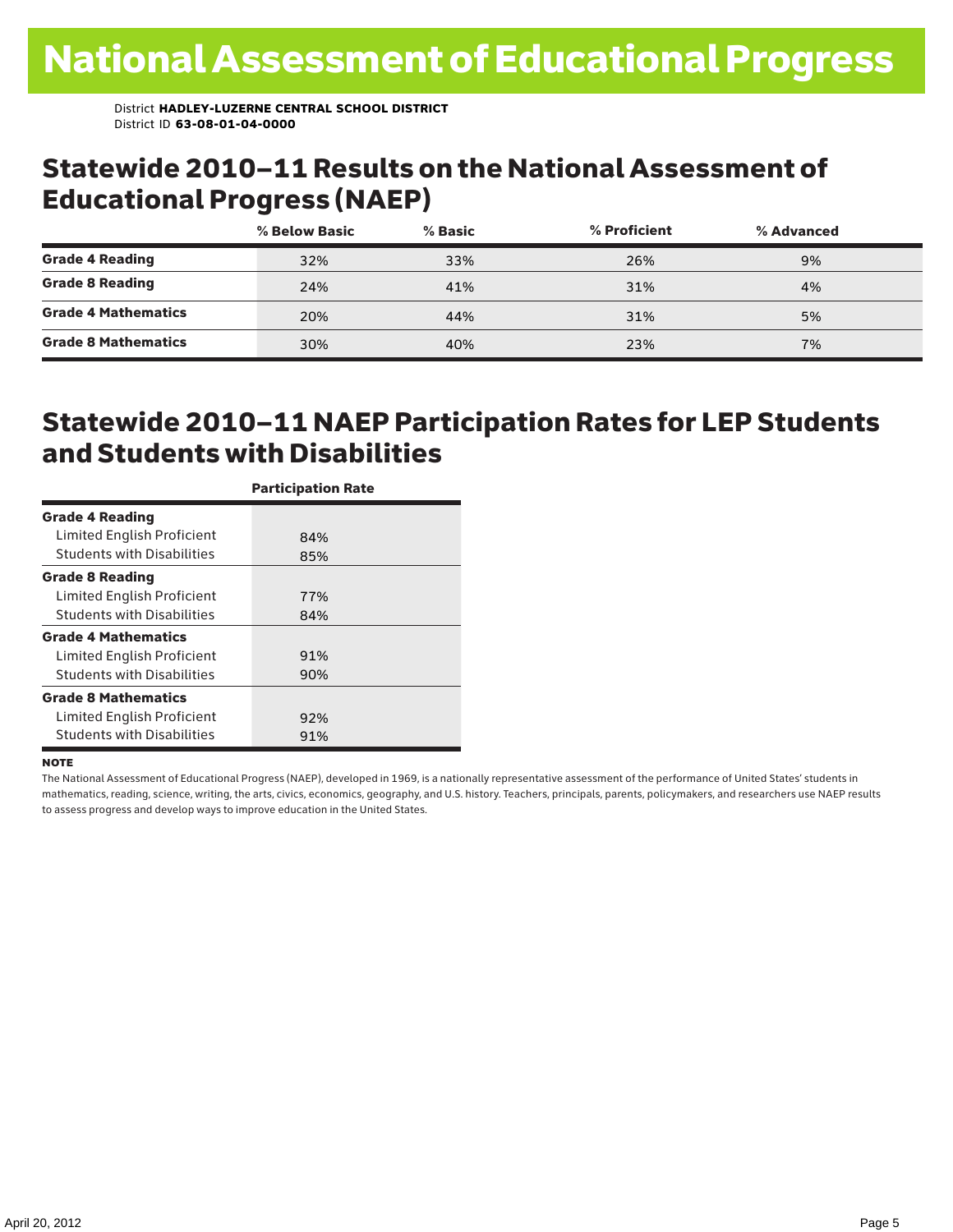### 2007 Total Cohort Performance on Regents Exams After Four Years

|                                        |                        | <b>All Students</b>                |     |              | <b>General-Education Students</b> |                                    |     |              | <b>Students with Disabilities</b> |                                    |     |              |  |
|----------------------------------------|------------------------|------------------------------------|-----|--------------|-----------------------------------|------------------------------------|-----|--------------|-----------------------------------|------------------------------------|-----|--------------|--|
|                                        | ohort<br>$\circ$<br>ごこ | Percentage of<br>students scoring: |     |              | ohort<br>rolln<br>문<br>$\cup$     | Percentage of<br>students scoring: |     |              | Cohort<br>Enrollm                 | Percentage of<br>students scoring: |     |              |  |
|                                        |                        | $55 - 64$                          |     | 65-84 85-100 |                                   | $55 - 64$                          |     | 65-84 85-100 |                                   | $55 - 64$                          |     | 65-84 85-100 |  |
| <b>Global History</b><br>and Geography | 76                     | 5%                                 | 61% | 21%          | 64                                | 3%                                 | 64% | 25%          | 12                                | 17%                                | 42% | 0%           |  |
| <b>U.S. History</b><br>and Government  | 76                     | 5%                                 | 34% | 43%          | 64                                | 5%                                 | 31% | 52%          | 12                                | 8%                                 | 50% | 0%           |  |
| <b>Science</b>                         | 76                     | 3%                                 | 54% | 30%          | 64                                | 2%                                 | 56% | 36%          | 12                                | 8%                                 | 42% | 0%           |  |

### New York State Alternate Assessments (NYSAA) 2010–11

|                        | <b>All Students</b> |                            |   |   |   |  |  |  |  |
|------------------------|---------------------|----------------------------|---|---|---|--|--|--|--|
|                        | Total               | Number of students scoring |   |   |   |  |  |  |  |
|                        |                     | Tested at Level:           |   |   |   |  |  |  |  |
|                        |                     | 1                          | 2 | 3 | 4 |  |  |  |  |
| <b>Secondary Level</b> |                     |                            |   |   |   |  |  |  |  |
| English Language Arts  | Ω                   |                            |   |   |   |  |  |  |  |
| <b>Mathematics</b>     | 0                   |                            |   |   |   |  |  |  |  |
| Social Studies         | Ω                   |                            |   |   |   |  |  |  |  |
| Science                | O                   |                            |   |   |   |  |  |  |  |

The New York State Alternate Assessment (NYSAA) is for students with severe cognitive disabilities. Results for students taking the NYSAA in English language arts, mathematics, and science at the elementary and middle levels are available in the *Accountability and Overview Report* part of *The New York State Report Card*.

#### **NOTE**

The — symbol indicates that data for a group of students have been suppressed. If a group has fewer than five students,